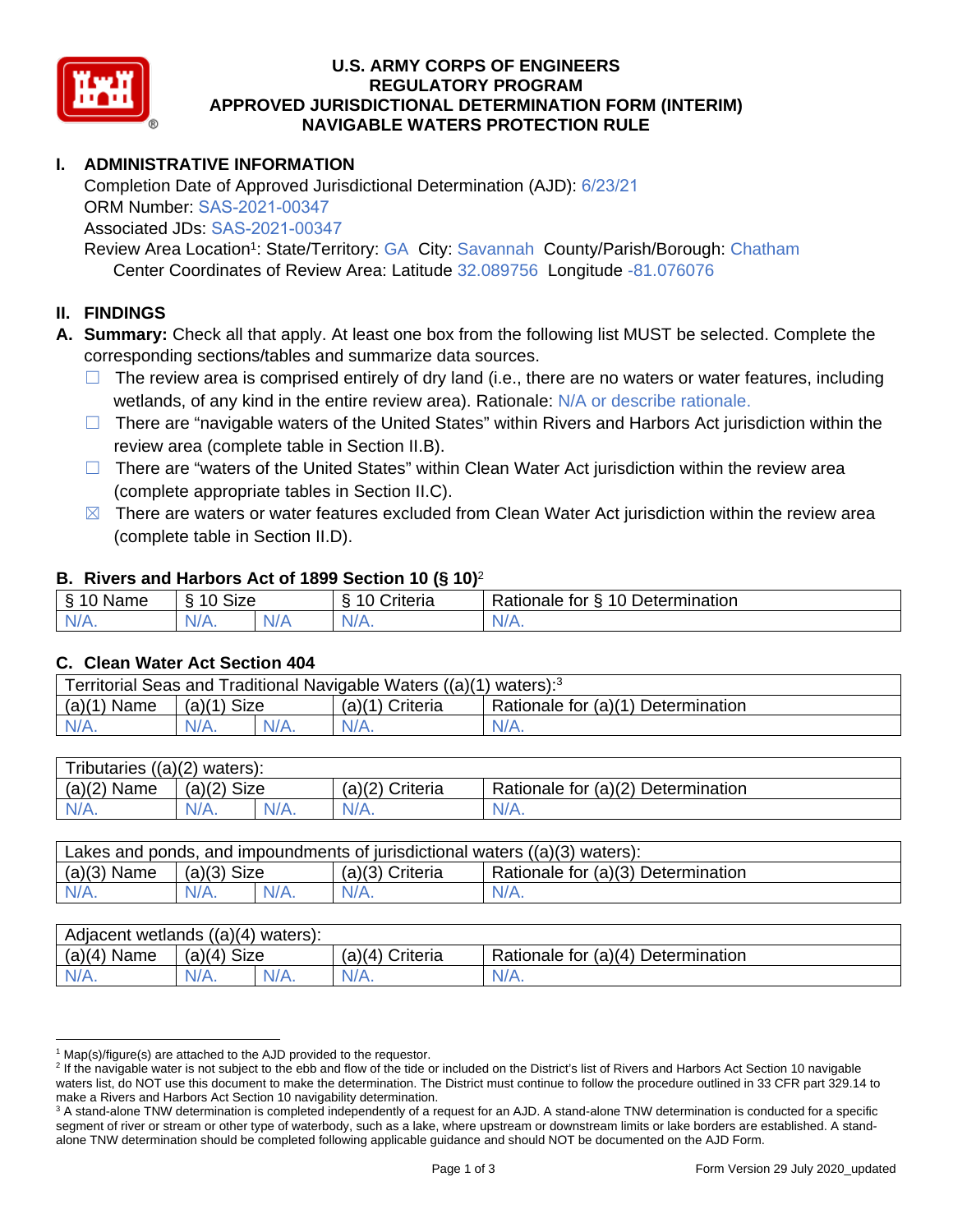

# **U.S. ARMY CORPS OF ENGINEERS REGULATORY PROGRAM APPROVED JURISDICTIONAL DETERMINATION FORM (INTERIM) NAVIGABLE WATERS PROTECTION RULE**

# **D. Excluded Waters or Features**

| Excluded waters $((b)(1) - (b)(12))$ : <sup>4</sup> |                       |         |                                    |                                                                                                                                                                                                                                                                                                                                               |
|-----------------------------------------------------|-----------------------|---------|------------------------------------|-----------------------------------------------------------------------------------------------------------------------------------------------------------------------------------------------------------------------------------------------------------------------------------------------------------------------------------------------|
| <b>Exclusion Name</b>                               | <b>Exclusion Size</b> |         | Exclusion <sup>5</sup>             | Rationale for Exclusion Determination                                                                                                                                                                                                                                                                                                         |
| <b>Wetland A</b>                                    | 4.93                  | acre(s) | $(b)(1)$ Non-<br>adjacent wetland. | This wetland is not adjacent to any $(a)(1)-(a)(3)$<br>waters as defined by the NWPR. This wetland<br>does not abut any $(a)(1)-(a)(3)$ waters, is not<br>inundated or have a direct surface water<br>connection to any $(a)(1)-(a)(3)$ waters in a typical<br>year. This wetland is physically separated from<br>all $(a)(1)-(a)(3)$ waters. |

### **III. SUPPORTING INFORMATION**

- **A. Select/enter all resources** that were used to aid in this determination and attach data/maps to this document and/or references/citations in the administrative record, as appropriate.
	- $\boxtimes$  Information submitted by, or on behalf of, the applicant/consultant: AJD Request 04/01/2021 This information is sufficient for purposes of this AJD. Rationale: N/A or describe rationale for insufficiency (including partial insufficiency).
	- $\Box$  Data sheets prepared by the Corps: Title(s) and/or date(s).
	- ☒ Photographs: Aerial: 2018 & 1999
	- $\Box$  Corps site visit(s) conducted on: N/A
	- ⊠ Previous Jurisdictional Determinations (AJDs or PJDs): N/A
	- ☒ Antecedent Precipitation Tool: *provide detailed discussion in Section III.B*.
	- ☒ USDA NRCS Soil Survey: 04/06/2021 Soil Map
	- ☒ USFWS NWI maps: 04/06/2021 NWI Map
	- ☒ USGS topographic maps: 04/06/2021Topotgraphic Map

## **Other data sources used to aid in this determination:**

| Data Source (select)      | Name and/or date and other relevant information |
|---------------------------|-------------------------------------------------|
| Other USGS data (specify) | <b>USGS Savannah Quad</b>                       |
| Other USDA data (specify) | <b>NRCS Chatham County</b>                      |
| <b>NOAA Sources</b>       | $N/A$ .                                         |
| <b>USACE Sources</b>      | $N/A$ .                                         |
| LiDAR data/maps           | NOAA Lidar 2009 Chatham County                  |
| <b>FEMA/FIRM maps</b>     | <b>DFIRM</b>                                    |

- **B. Typical year assessment(s):** Using the Atecedent Precipitation Tool Version 1.0, which used rainfall data from the Savannah International Airport weather station, we have determined that wetter than normal rainfall conditions were present for the nearest weather station on the date of the site visit.
- **C.** Additional comments to support AJD: The (b)(1) non-adjacent wetland displayed on the attached map entitled "Aquatic Resources GPS Exhibit" and dated 04/06/2021 is a non-adjacent wetland that meet exclusion (b)(1) of the Navigable Waters Protection Rule (NWPR). This wetland is >0.2 miles from the

<sup>4</sup> Some excluded waters, such as (b)(2) and (b)(4), may not be specifically identified on the AJD form unless a requestor specifically asks a Corps district to do so. Corps districts may, in case-by-case instances, choose to identify some or all of these waters within the review area.

 $5$  Because of the broad nature of the (b)(1) exclusion and in an effort to collect data on specific types of waters that would be covered by the (b)(1) exclusion, four sub-categories of (b)(1) exclusions were administratively created for the purposes of the AJD Form. These four sub-categories are not new exclusions, but are simply administrative distinctions and remain (b)(1) exclusions as defined by the NWPR.